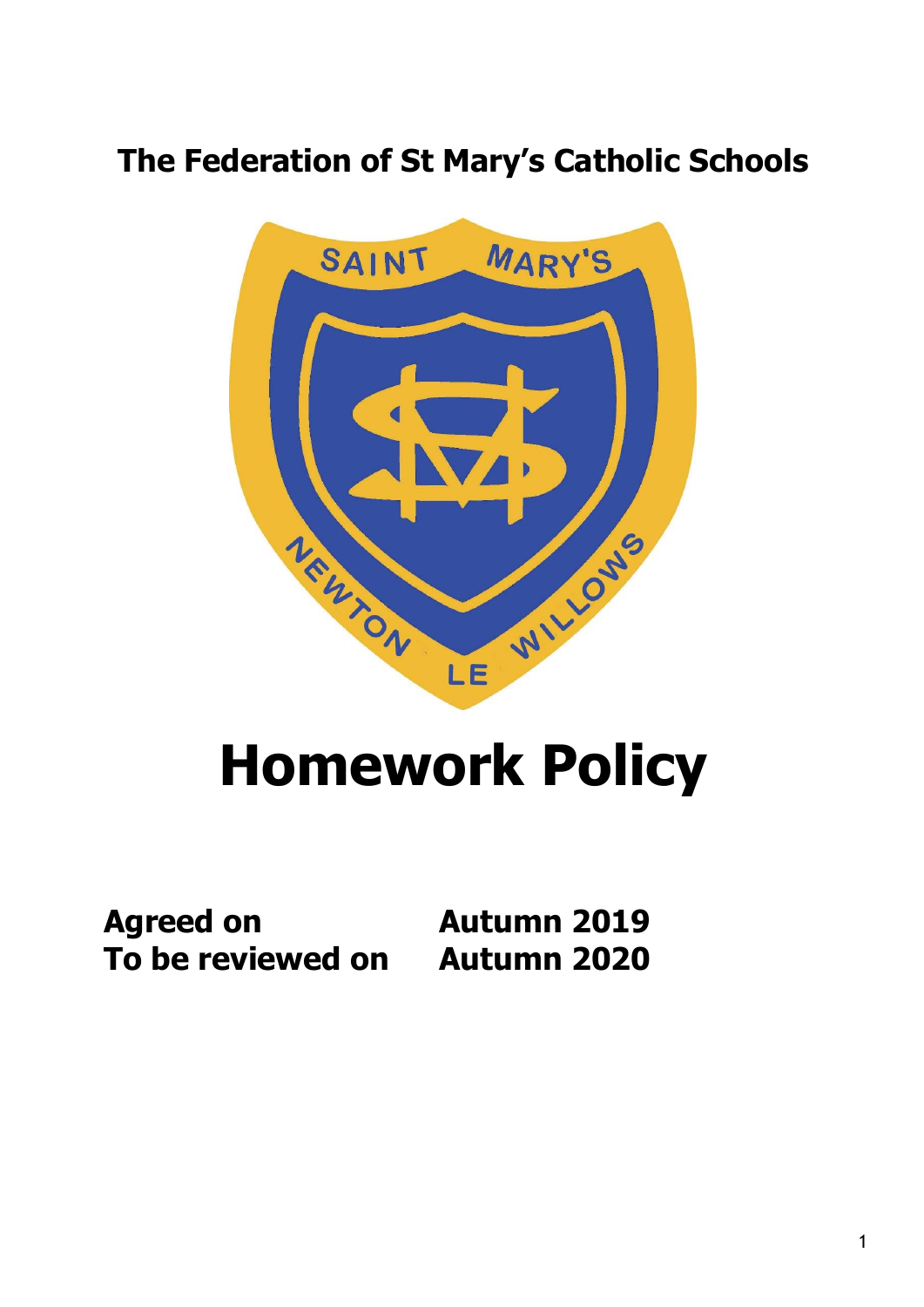### **Policy Aims**

Our aim as a school is to educate the whole person in the light of Christ's teachings, giving all an equal opportunity to do the best they can. This Policy sets out how the Homework we set for children balances the need to continue learning at home whilst having opportunities to take part in after school clubs and family activities.

#### **Homework at The Federation of St Mary's Catholic Schools**

We value the support of parents/carers. We recognise that parents are the 'first educators' of their children and we believe that learning is a continuous process which is not to be confined to academic subjects.

We will continue to set homework but refocus the activities onto key knowledge needed to be literate and numerate; we set homework to help children develop their learning in reading, spelling, mathematics and to stimulate creativity.

We do this by ensuring that when homework is set it is not as a time filler but:

- a genuine opportunity for parents to engage with their child by sharing learning with them;
- a chance for children to practise skills and consolidate knowledge in reading and maths.

We recognise that homework is only one area that broadens a child's potential. Other interests and sports are encouraged and some are offered as after school clubs. We recognise that practise in any activity is key to consolidation and learning.

Homework may not always be a written task.

We also recognise that all children need leisure time and hope that our policy reflects a balance so children can extend and consolidate their learning while still allowing 'down time' and a chance to learn other skills such as: cooking, learning to ride a bike, join a choir or learn a musical instrument, being an active member of a sports or dance clubs or youth organisation like Beavers, playing games, building models, going swimming, painting and crafts, carrying out science experiments at home, completing jigsaws, visiting galleries, museums, places of interest and local libraries.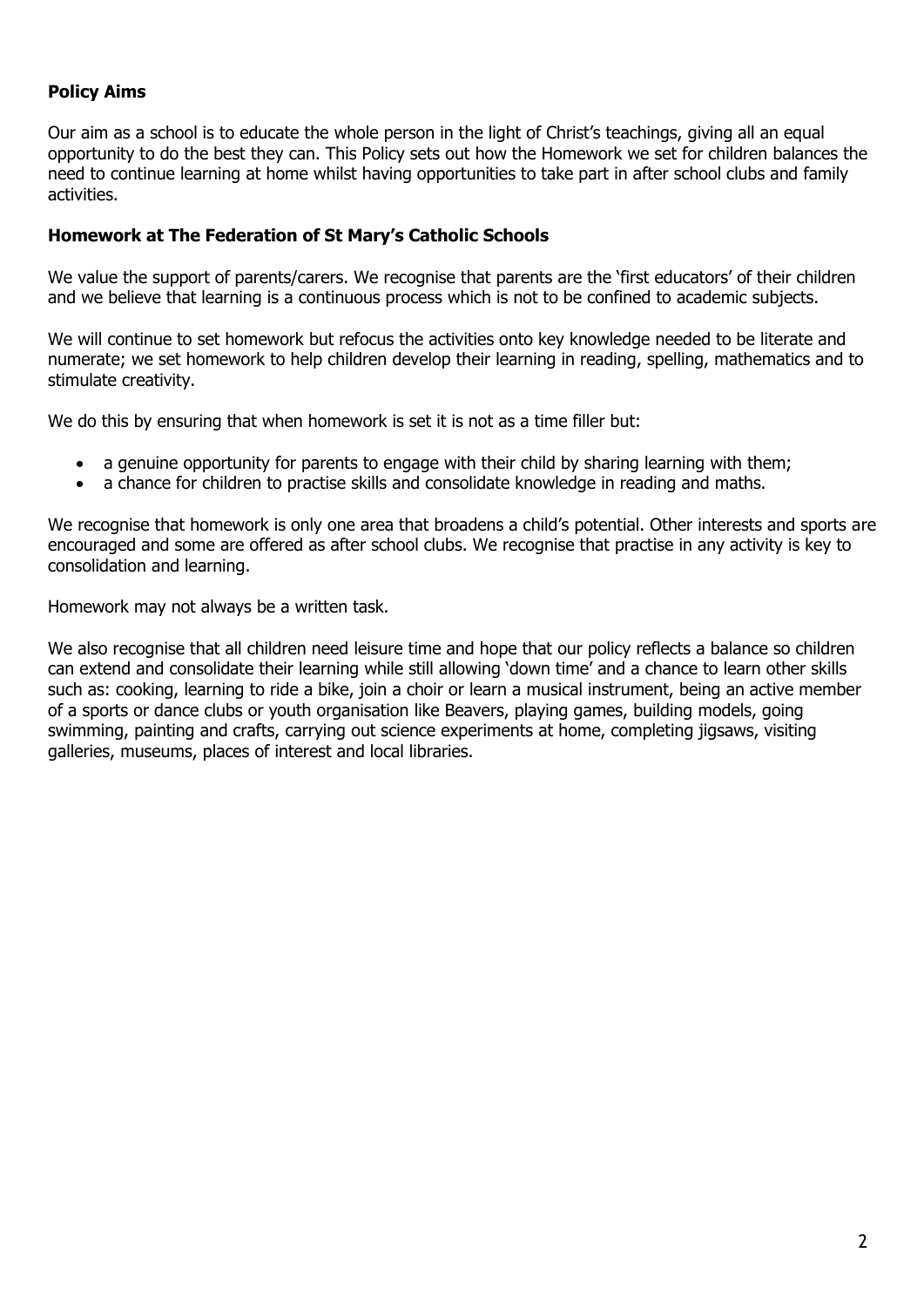A breakdown of how homework is structured is provided below. Most of the homework is provided for completion over the course of a week. We hope that this helps homework fit around family lifestyles and commitments and the children's other activities.

| <b>Phase</b>             | <b>Homework</b>                                                                   |
|--------------------------|-----------------------------------------------------------------------------------|
| <b>EFYS</b>              | Topic Sheets are given out at the start of every                                  |
|                          | topic. These have ideas and activities that children                              |
|                          | can cover at home with families.                                                  |
|                          | Reading books are changed twice a week. Children                                  |
|                          | to read to an adult (ideally daily) and be given an                               |
|                          | opportunity to talk about what they have read.                                    |
|                          | Phonic Flashcards will be sent home throughout the                                |
|                          | year.                                                                             |
| <b>Key Stage 1</b>       | Reading with a comment from a teacher and parent                                  |
|                          | 3 times a week. Book Talk about what has been                                     |
|                          | read is vital for vocab development and                                           |
|                          | comprehension.                                                                    |
|                          | Spelling will focus on sounds and words covered in                                |
|                          | RWI sessions that week. In Year 2 the focus will be                               |
|                          | on common exception words.                                                        |
|                          | Maths will consist of one piece per week to<br>consolidate work covered in class. |
|                          |                                                                                   |
| <b>Lower Key Stage 2</b> | One project per term.<br>Reading records to be signed by parents 3 times a        |
|                          | week and checked by class teacher.                                                |
|                          | Discussion about what they are reading and some                                   |
|                          | prediction activities are encouraged. The children                                |
|                          | cannot read enough!                                                               |
|                          | Spelling Shed Activities will be set on a weekly basis.                           |
|                          | Times Table Rockstars Activities will be set on a                                 |
|                          | weekly basis.                                                                     |
|                          | Parents can request further extension homework                                    |
|                          | with will be set via our Purple Mash software.                                    |
| <b>Upper Key Stage 2</b> | Reading for at least 10 minutes every night. Reading                              |
|                          | records to be signed by parents 3 times a week and                                |
|                          | checked by class teacher.                                                         |
|                          | Weekly set spellings and Spelling Shed Activities.                                |
|                          | Times Table Rockstars to enhance rapid recall of                                  |
|                          | Tables facts.                                                                     |
|                          | Purple Mash activities (Sept-Dec Year 5).                                         |
|                          | CGP Homework Books used from (January onwards                                     |
|                          | in Year 5, from September in Year 6)                                              |
|                          | SATS Past Papers from Spring Term in Year 6                                       |

During the consultation period Pupil Voice clearly expressed that there should be consequences for not completing homework. These consequences will vary from each year group and will be proportionate. These will be communicated to you in September at welcome meetings.

This policy has considered the views and feedback of: Children Parents **Staff Governors**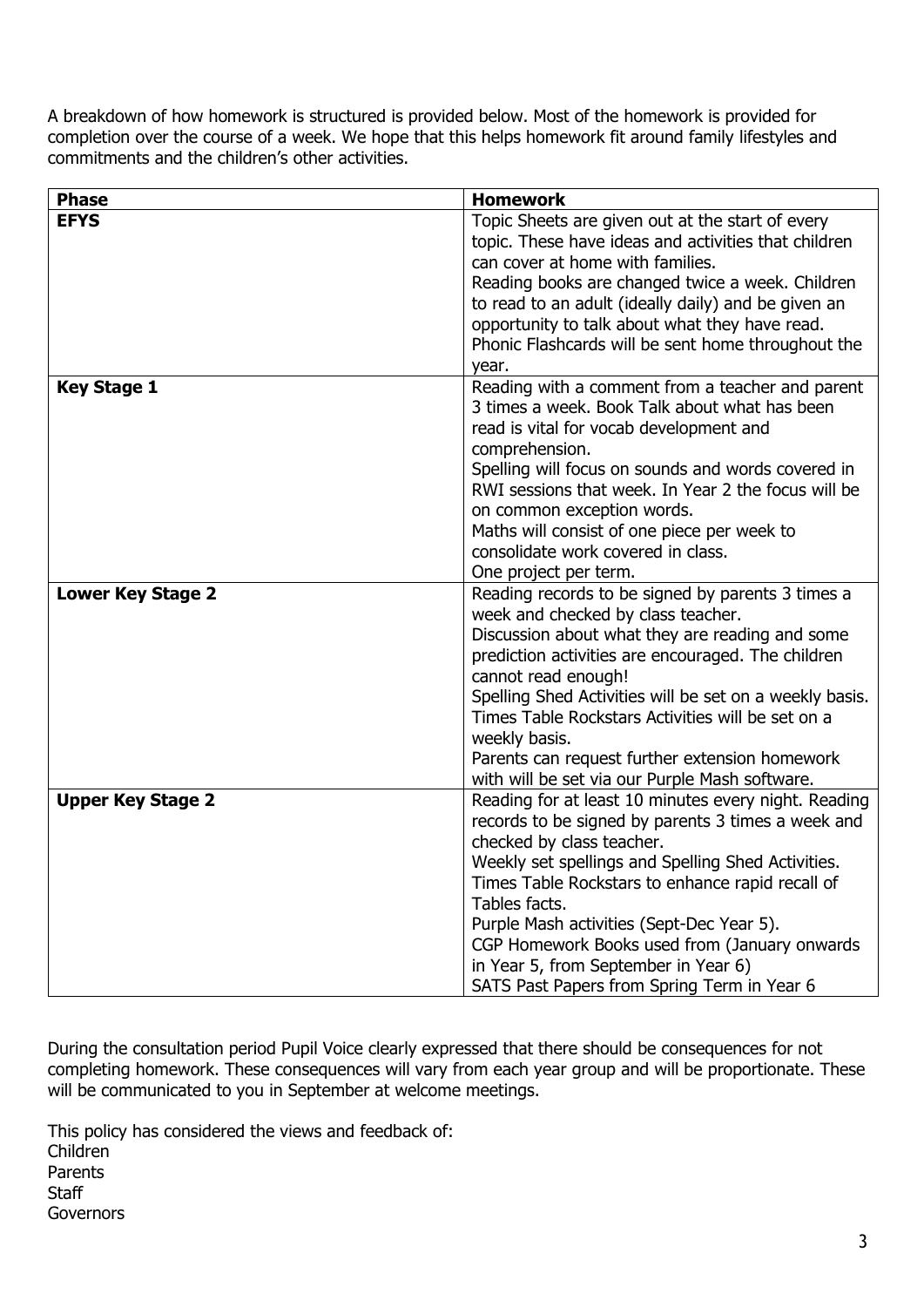## **Roles and Responsibilities**

#### **Role of the Governing Body**

The Governing Body has:

Delegated powers and responsibilities to the Executive Headteacher to oversee the development of this policy, to ensure its implementation, monitoring and evaluation.

#### **Role of the Headteacher**

The Executive Headteacher will: Decide if homework should be set and in broad terms what form that homework should take; Promote the agreed policy (this policy) by publishing it; Ensure that homework is built into teachers' planning; Provide supportive guidance for parents; Keep up to date with new developments and research regarding homework.

#### **Role of the Teachers**

Teachers must: Integrate homework into their planning; Set homework in line with this policy; Explain when, what and how the work is to be done so that each child understands; Ensure that homework is based around what has been covered in class; Ensure children feel that their work is valued.

#### **Role of Parents/Carers**

Parents and Carers are asked to:

Place the onus for knowing what homework is set and for completing homework on their child (age dependent)

Provide a suitable place in their home where their children can concentrate on their tasks;

Establish a homework routine and provide materials like pens, pencils etc;

Find time to work with their child or be at hand if a problem arises;

Contact the school if they are not sure of some aspect of the homework or if their child is having difficulties doing it.

#### **Role of Children**

Children are asked to:

Complete their homework and hand it in on time;

Listen carefully in class to make sure they understand what is asked of them;

Complete their homework using appropriate writing materials;

Have a go at all their homework activities and let their teacher know if they experience any difficulties.

#### **Marking**

Homework will be marked in line with our Feedback and Marking Policy.

#### **Monitoring the Effectiveness of the Policy**

The effectiveness of this policy will be reviewed every 2 years or when the need arises. Views on homework from staff, parents/carers, children and governors will be collected. Any suggestions for improvement should